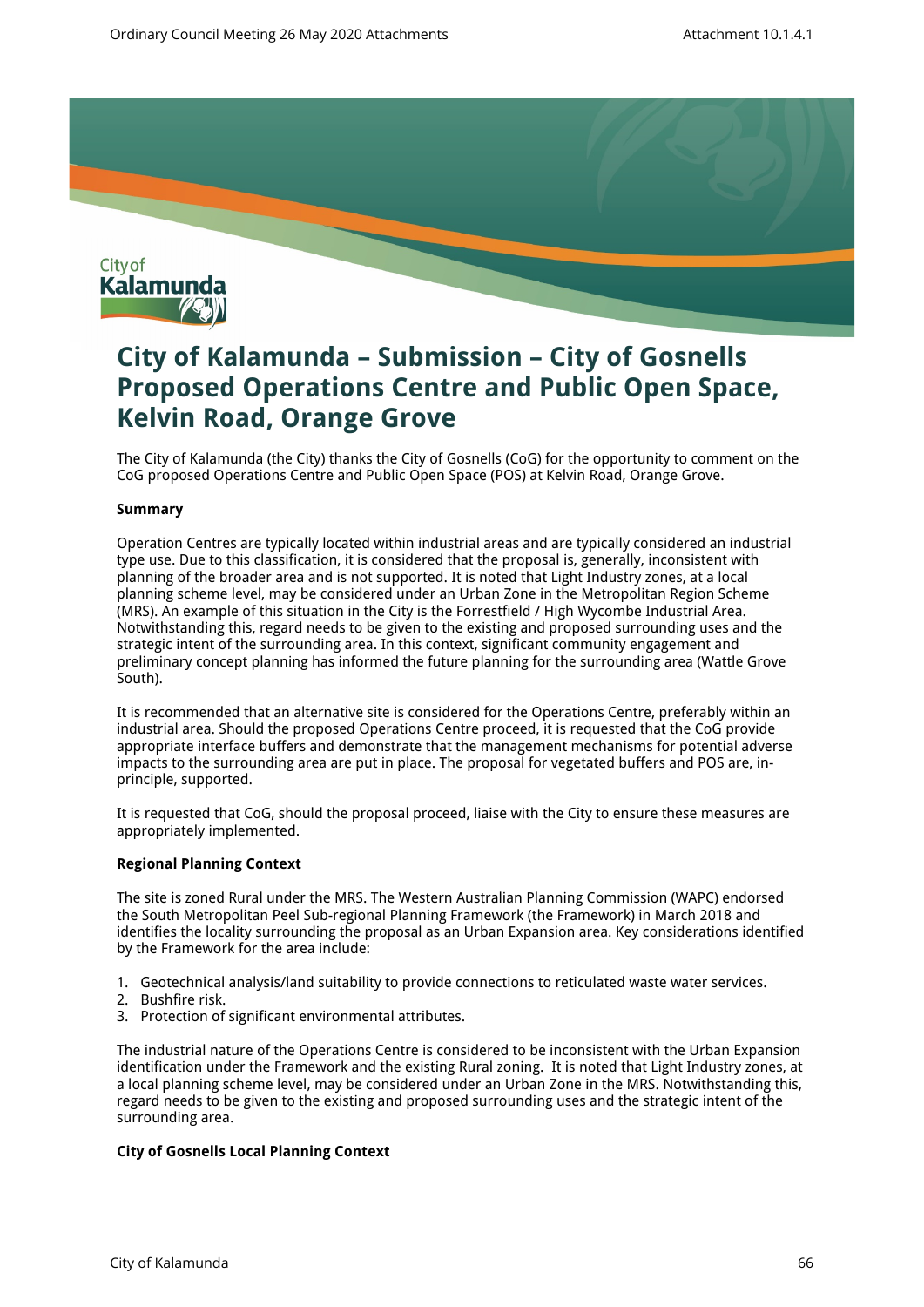The CoG Draft Local Planning Strategy 2019 identifies Orange Grove as a 'Potential Urban Expansion Area' and has been identified as a long term growth area. Orange Grove is identified as Rural Planning Precinct No. 4 - Kelvin Road Precinct (RPP 4) and Rural Precinct 3 (RPP 3) by the CoG Foothills Rural Strategy. RPP 4 contains a variety of lot sizes, which are generally between one to four hectares. The Precinct is relatively well serviced with scheme water, electricity and telecommunications. It is however, not serviced by reticulated gas or sewer.

The precinct comprises 36 individual properties that collectively cover approximately 90 hectares. 16 of the properties are owned by the CoG which combined, once occupied the Kelvin Road Waste Disposal site. The remaining 20 properties are held in private ownership. These sites are generally commercial or rural in nature. RPP 3 is the eastern end of Kelvin Road and includes Valcan Road. This precinct is rural residential in nature. The Foothills Rural Strategy recommends a minimum of one hectare properties for the area. The CoG Local Planning Scheme No. 24 is being preparing in conjunction with the Local Planning Strategy and it is envisaged the area will be rezoned to Rural Residential. The area is currently zoned General Rural.

The industrial nature of the Operations Centre is considered to be inconsistent with the urban investigation and rural residential identification under the draft Local Planning Strategy 2019 and the Foothills Rural Strategy.

## **City of Gosnells Submission on the City of Kalamunda's Draft Industrial Development Strategy**

On 1 October 2018, the CoG provided a submission on the City's draft Industrial Development Strategy (IDS). The draft IDS identified a portion of 'Wattle Grove South' as industrial investigation. The CoG provided a submission and objected to this identification due to potential adverse impacts on adjacent Orange Grove rural residential properties and the fact that the North East Sub-regional Planning Framework identifies the area as Urban Expansion, making the proposal inconsistent with this identification.

The City subsequently removed the industrial investigation identification from this area in the final version of the IDS. Operations centres are generally associated with industrial areas and industrial type operations. The proposed Operations Centre may have potential impacts on both Wattle Grove South and Orange Grove residents and could be considered as inconsistent with the South Metropolitan and North East Sub-regional Planning Frameworks. It is noted that Light Industry zones, at a local planning scheme level, may be considered under an Urban Zone in the MRS. Notwithstanding this, regard needs to be given to the existing and proposed surrounding uses and the strategic intent of the surrounding area. In this context, significant community engagement and preliminary concept planning has informed the future planning for the surrounding area (Wattle Grove South).

## **City of Kalamunda Local Planning Context - Crystal Brook (Wattle Grove South)**

The area recently named, at a project level, Crystal Brook through community engagement and often referred to as Wattle Grove South borders Orange Grove and is identified as Urban Expansion / Urban Investigation by the North East Sub-regional Planning Framework. The area is identified by the City's Local Planning Strategy 2010 as an urban investigation area. The City's draft Local Housing Strategy 2020 (LHS), which was adopted for the purpose of public advertising in March 2020 identifies the area as an Investigation Area. The LHS has been issued to the CoG for comment.

A portion of the area was identified by a Feasibility Study prepared in 2018 and the City's draft Industrial Development Strategy 2018 as an industrial investigation. This identification was removed from the final Industrial Development Strategy adopted by Council in December 2018 due to community feedback. During community engagement, the community voiced a strong appreciation and desire for the protection of the environmental and rural values of the broader area.

Following engagement with the community, Council resolved in February 2019 to engage a consultant to undertake community engagement and prepare concept plans on potential land use and development outcomes for the area focussing on the protection of environmental values, sustainability outcomes and maintaining the character and amenity of the area. In August 2019, the Council resolved to engage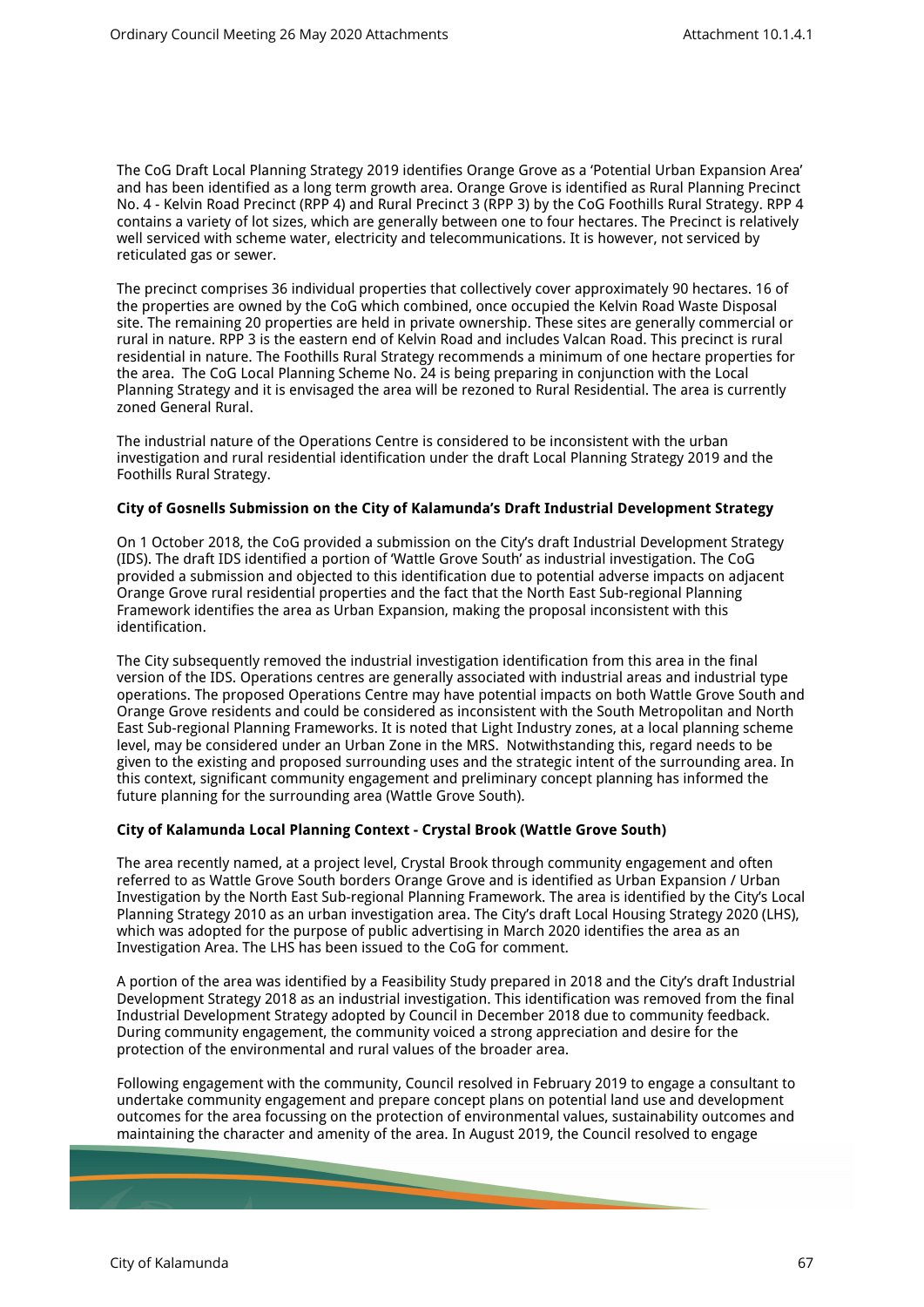Roberts Day to undertake this process. Community engagement commenced in December 2019 and the community has reiterated the desire for environmental protection, maintaining the rural character and amenity of the area and investigating potential sustainability initiatives that can be incorporated into future developments through the planning process.

Draft concept plans are currently being prepared and are anticipated to be released to the community for comment in early May 2020. The CoG will be referred to during the advertising process of these concepts for comment. The proposal for an operations centre adjacent to this area would be inconsistent with the current planning for the area and may have the potential to cause adverse impacts. Residents within this area often complain about trucks utilising Crystal Brook to 'rat run' to Welshpool Road East and access Tonkin Highway. This may cause further issues on this lower order road.

The proposal for an enhanced public open space / recreational facility is, in principle, supported and may provide an appropriate outcome depending what is envisaged, providing recreational and amenity benefits for both Orange Grove and Wattle Grove. This support is provided for the public open space / recreational facility in isolation and not in conjunction with the proposed operations centres. The public open space / recreational facility component is considered consistent with the planning for the area. The proposed vegetated buffer may also assist with providing an appropriate interface with Crystal Brook. It is requested that the CoG liaise with the City when planning and implementing the vegetated buffer to ensure the buffer minimises potential adverse impacts and provides desirable amenity for Crystal Brook residents.

Please contact the City's Strategic Planning team for further information on the Crystal Brook project.

<https://engage.kalamunda.wa.gov.au/reset-wattle-grove-south>

## **Public Open Space**

The City has an overall shortfall of public open space and sports space as identified in the City's Public Open Space Strategy 2018 and is continuing to review and plan its passive and active open space provision. This proposal may assist with alleviating such pressures given its location on the border of the City.

It is noted that given the history of the site as a previous landfill site and the significant remediation that may be required, the site may be limited to passive open space or non-traditional sports.

The City wishes to continue to liaise with the CoG and requests to be invited to further understand and discuss the various development opportunities for the proposed POS site. Please contact the City's Community Development team to discuss these opportunities.

## **Traffic**

It is noted that as part of the proposal no traffic information has been provided to understand how both the operation centre and public open space will impact on the traffic and road network of the broader area, particular truck traffic within Crystal Brook.

It is requested that a Transport Impact Assessment (TIA) be provided for review and comment, to specifically identify the extent of impacts to Kelvin Road and Crystal Brook Road arising from the proposed Operations Centre and POS. Please contact the City's Asset Planning team to discuss the information required.

#### **Water**

It is noted as part of the proposal that no water management information has been provided to better understand how water will be managed on site and off site.

It is requested that an Urban Water Management Plan (UMP) or Stormwater Management Plan is provided to the City for review and comment. Please contact the City's Asset Planning team to discuss the information required.